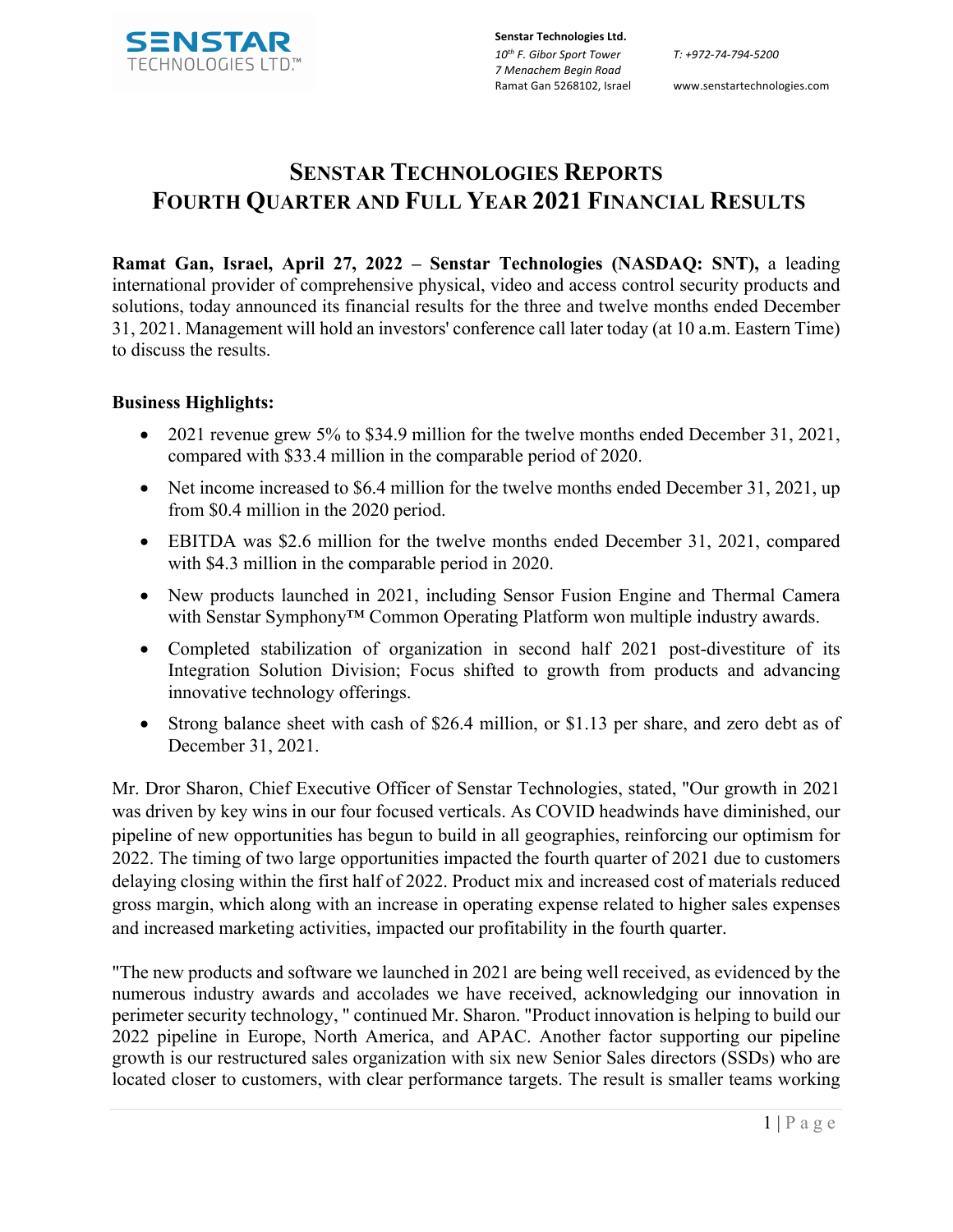

**Senstar Technologies Ltd.** *10th F. Gibor Sport Tower 7 Menachem Begin Road*  Ramat Gan 5268102, Israel www.senstartechnologies.com

more closely with clients, all under the direct supervision of a regional sales directors. Combined with our strong balance sheet, these business drivers position Senstar Technologies to deliver growth and improved profitability and ultimately value for our shareholders."

# **Full Year 2021 Financial Results Summary**

Revenue for 2021 was \$34.9 million, an increase of 4.7% compared with \$33.4 million in 2020. The increase in annual revenue was primarily due to some recovery in our business which was impacted by the COVID-19 pandemic.

Gross profit was \$22.0 million, or 63.0% of revenue, for 2021 compared with \$22.1 million, or 66.3% of revenue in 2020. The decrease in gross margin was primarily due to our revenue mix and some increases in the material costs.

Operating expenses were \$20.9 million, an increase of 9.7% compared to the prior year's operating expenses of \$19.1 million. The increase in operating expenses is primarily attributable to increase in revenues, travel expenses, sales related expenses and marketing activities.

Operating income for 2021 was \$1.1 million compared to \$3.1 million in the year-ago period.

Financial expense was \$1.0 million in both the 2021 and 2020 periods. Financial expense is primarily due to the adjustment of monetary assets and liabilities denominated in currencies other than the functional currency of our operational entities. At the end of each period, a change in currency valuation of monetary assets and liabilities is recorded as a non-cash financial expense or income.

Loss from continuing operations was (\$2.2) million in 2021 compared to income from continuing operations of \$0.3 million in the prior year.

Net income in 2021 was \$6.4 million, or \$0.28 per share, versus \$0.4 million, or \$0.01 per share, in 2020. The net income in the current period includes net income of \$8.6 million from discontinued operations versus net income from discontinued operations of \$0.4 million in the year ago period.

EBITDA from continuing operations for 2021 was \$2.6 million versus \$4.3 million in 2020.

# **Fourth Quarter 2021 Results Summary**

Revenue for the fourth quarter of 2021 was \$9.0 million, a decrease of 6.4% compared with \$9.6 million in the fourth quarter of 2020. Fourth quarter gross profit was \$5.2 million, or 58.1% of revenue, compared with \$6.6 million, or 68.6% of revenue. The decrease in gross margin was primarily due to a shift in the mix of products sold during the quarter, a higher cost of materials driven by global supply chain challenges, and unfavorable foreign currency valuations.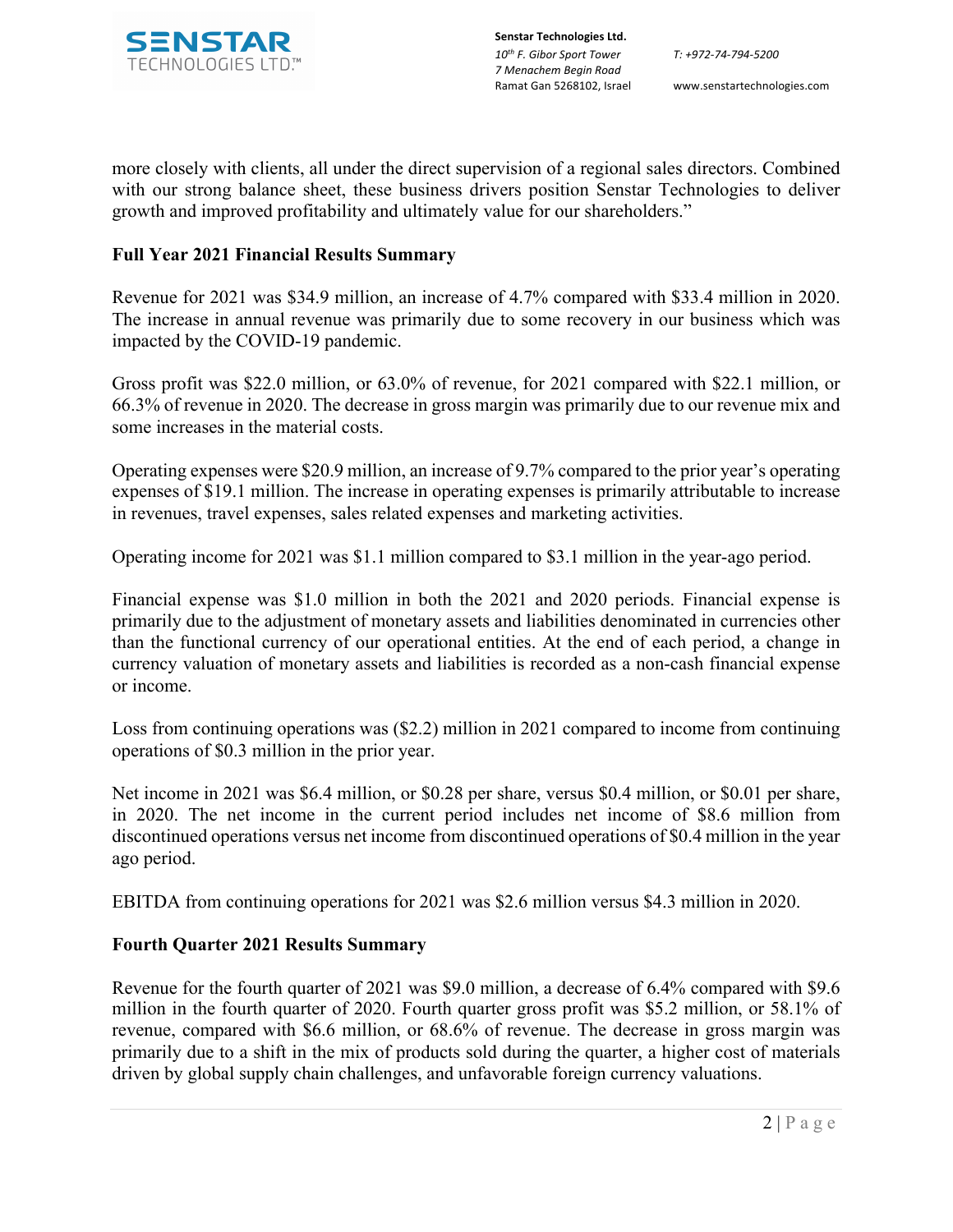

Operating expenses were \$6.5 million, an increase of 21.5% compared to the prior year's fourth quarter operating expenses of \$5.3 million. The increase in operating expenses is primarily attributable to increase in revenues, travels, sales related expenses and marketing activities compared to the 2020 period, when there was a slowdown in similar activities due to the global pandemic.

Operating loss for the fourth quarter of 2021 was (\$1.2) million compared to operating income of \$1.3 million in the year-ago period.

Financial expense was \$0.4 million compared to \$1.2 million in the fourth quarter last year. This is due to the adjustment of monetary assets and liabilities denominated in currencies other than the functional currency of our operational entities.

Loss from continuing operations was (\$2.2) million in the fourth quarter of 2021 compared to (\$1.2) million in the year-ago quarter.

Net loss in the fourth quarter of 2021 was \$3.2 million or (\$0.14) per share versus \$0.5 million, or (\$0.04) per share in the fourth quarter of last year. The net loss in the current period includes a net loss of \$0.1 million from discontinued operations versus net income from discontinued operations of \$0.7 million in the year-ago quarter.

EBITDA loss from continuing operations for the fourth quarter was \$0.7 million versus positive EBITDA from continuing operations of \$1.6 million in the fourth quarter of 2020.

Cash and cash equivalents and restricted cash and deposits related to continuing operations as of December 31, 2021, was \$26.4 million, or \$1.13 per share, compared with cash and cash equivalents and restricted cash and deposits related to continuing operations of \$24.5 million, or \$1.06 per share, at December 31, 2020.

# **Mr. Ron Ben-Haim Retirement**

Mr. Ron Ben-Haim has informed our Board of Directors of his retirement from his directorship position. Mr. Ben-Haim's retirement is effective today, April 27, 2022.

Mr. Sharon, Chief Executive Officer of Senstar Technologies, stated, "I wish to thank Ron for his service on behalf of the Company, its employees, and management."

# **Earnings Conference Call Information:**

The Company will host a conference call later today, April 27, 2022. The call will begin promptly at 10 a.m. Eastern Time, 5 p.m. Israel Time, 3 p.m. UK Time. The Company requests that participants dial in 10 minutes before the conference call commences. To participate, please use one of the following teleconferencing numbers and the conference ID number 13727597.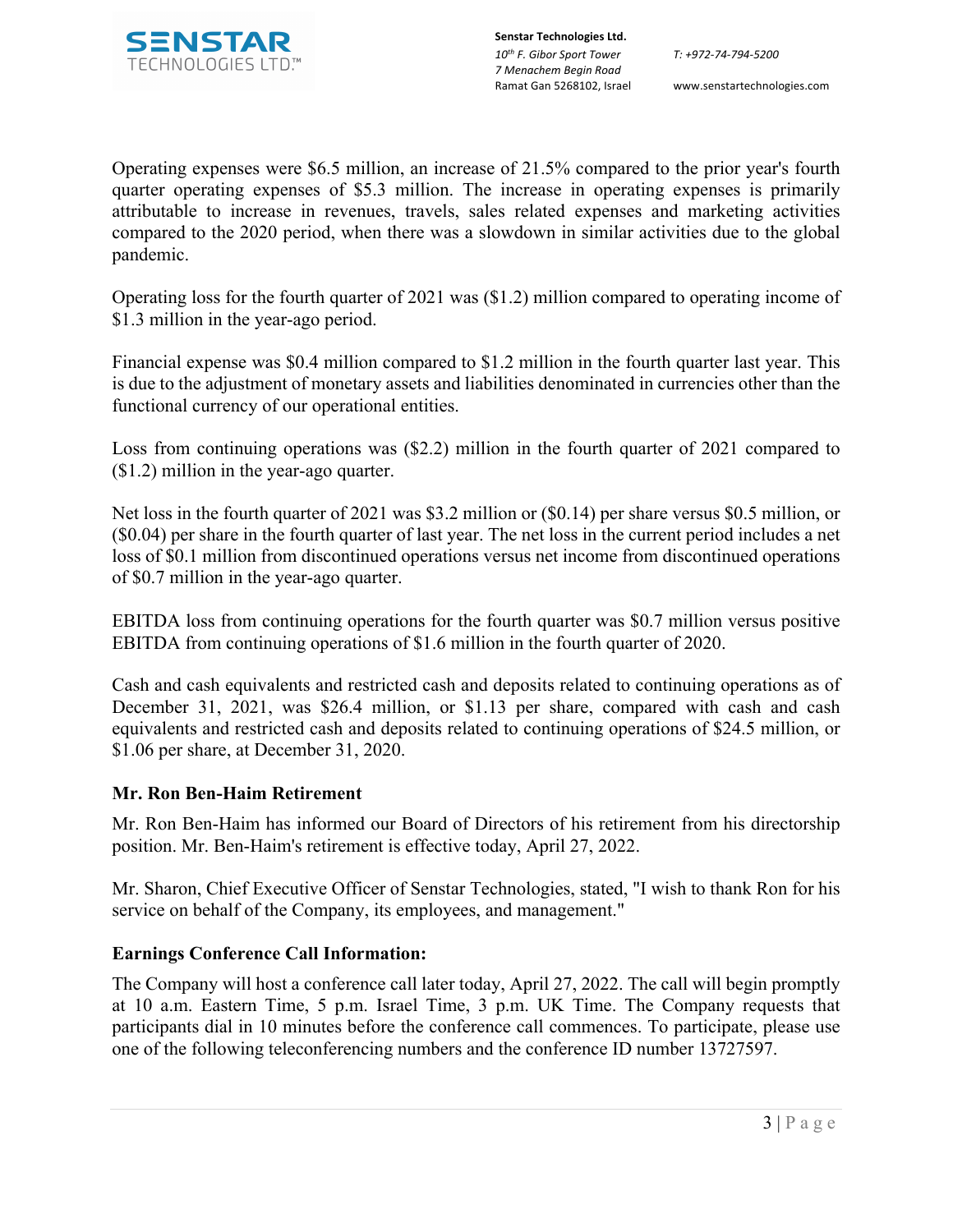

*T: +972-74-794-5200*

Ramat Gan 5268102, Israel www.senstartechnologies.com

Participant Dial-in Numbers: Toll Free: 1-877-407-9716 Toll/International: 1-201-493-6779 Israel Toll Free: 1 809 406 247 UK Toll Free: 0 800 756 3429

The conference call will also be webcast live at https://viavid.webcasts.com/starthere.jsp?ei=1533812&tp\_key=871365c700.

A replay link of the call will be available at https://senstartechnologies.com/ on April 27, 2022, after 1:00 pm Eastern time through May 11, 2022, at 11:59 pm Eastern time.

Replay Dial-in Numbers: Toll Free: 1-844-512-2921 Toll/International: 1-412-317-6671 Replay Pin Number: 13727597

# **About Senstar Technologies**

With innovative perimeter intrusion detection systems (including fence sensors, buried sensors, and above ground sensors ), intelligent video-management , video analytics , and access control , Senstar offers a comprehensive suite of proven, integrated solutions that reduce complexity, improve performance and unify support. For 40 years, Senstar has been safeguarding people, places and property for organizations around the world, with a special focus in utilities , logistics , corrections , and energy markets.

For more information, visit the Company's website at www.senstartechnologies.com.

# **Use of Non-GAAP Financial Information**

The Company reports financial results in accordance with U.S. GAAP. To supplement the consolidated financial statements presented in accordance with GAAP, the Company presents the Non-GAAP presentation of EBITDA. This non-GAAP measure is not in accordance with, nor is it a substitute for, a GAAP measure. The Company uses EBITDA to evaluate and manage the Company's operations internally. The Company is also providing this information to assist investors in performing additional financial analysis. Reconciliation between the company's results on a GAAP and non-GAAP basis is provided in a table below.

# **Forward Looking Statements**

*This press release contains forward-looking statements, which are subject to risks and uncertainties. Such statements are based on assumptions and expectations which may not be realized and are inherently subject to risks and uncertainties, many of which cannot be predicted with accuracy and some of which might not even be anticipated. Future events and actual results, financial and otherwise, may differ from the results discussed in the forward-looking statements.*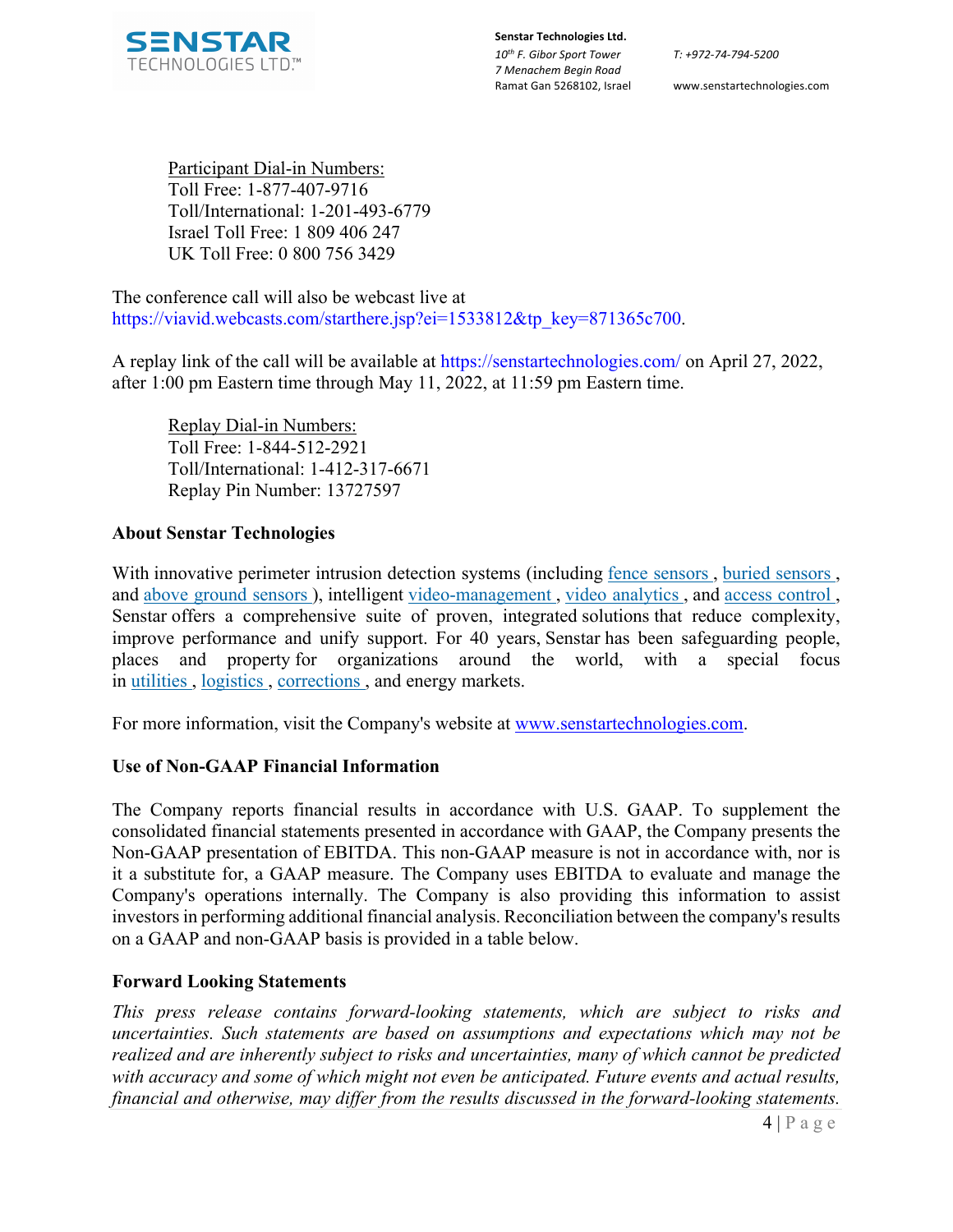

**Senstar Technologies Ltd.** *10th F. Gibor Sport Tower 7 Menachem Begin Road*  Ramat Gan 5268102, Israel www.senstartechnologies.com

*T: +972-74-794-5200*

*A number of these risks and other factors that might cause differences, some of which could be material, along with additional discussion of forward-looking statements, are set forth in the Company's Annual Report on Form 20-F filed with the Securities and Exchange Commission. In addition, there is uncertainty about the spread of the COVID19 virus and the impact it will have on the Company's operations, the demand for the Company's products, global supply chains and economic activity in general.*

#### **For more information:**

**Senstar Technologies:**  Doron Kerbel, Adv. V.P. General Counsel & Company Secretary

Tel: +972-74-794-5200 Doron.Kerbel@senstar.com **IR Contact:** Brett Maas Managing Partner Hayden IR +1 646-536-7331 Brett@HaydenIR.com

**-- Tables follow --**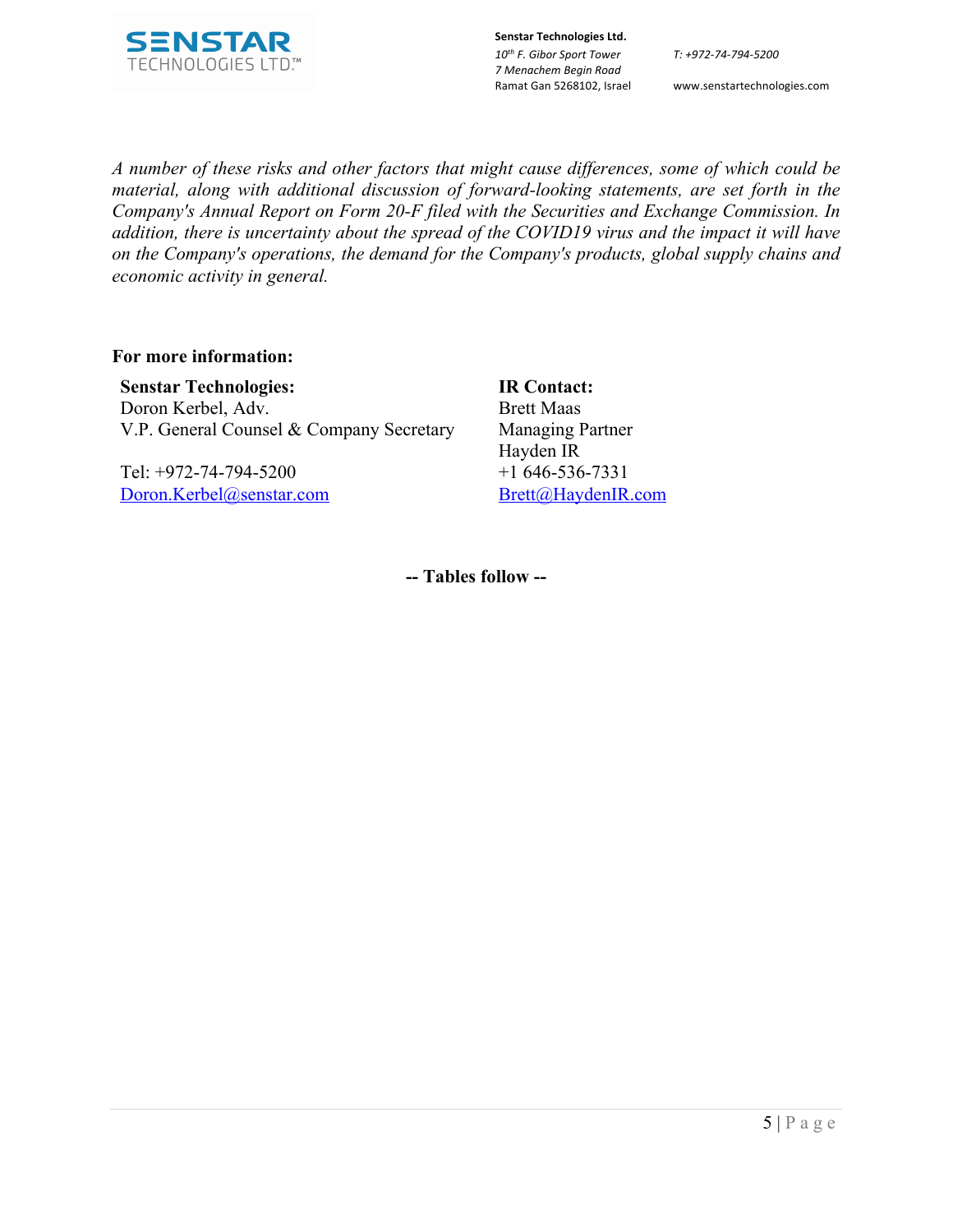

*T: +972-74-794-5200*

www.senstartechnologies.com

#### **SENSTAR TECHNOLOGIES UNAUDITED CONDENSED CONSOLIDATED STATEMENTS OF OPERATIONS**

*(All numbers except EPS expressed in thousands of US\$)*

|                                                                                                     | <b>Three Months</b><br><b>Ended December 31,</b> |                |                         | <b>Full Year</b><br><b>Ended December 31,</b> |                  |                         |
|-----------------------------------------------------------------------------------------------------|--------------------------------------------------|----------------|-------------------------|-----------------------------------------------|------------------|-------------------------|
|                                                                                                     | <u>2021</u>                                      | 2020           | $\frac{0}{0}$<br>change | <u>2021</u>                                   | 2020             | $\frac{0}{0}$<br>change |
| Revenue                                                                                             |                                                  |                |                         |                                               |                  |                         |
| Cost of revenue                                                                                     | 9,011<br>3,774                                   | 9,631<br>3,024 | (6)<br>25               | 34,916<br>12,935                              | 33,351<br>11,244 | 5<br>15                 |
| Gross profit                                                                                        | 5,237                                            | 6,607          | (21)                    | 21,981                                        | 22,107           | $\left( l\right)$       |
| <b>Operating expenses:</b>                                                                          |                                                  |                |                         |                                               |                  |                         |
| Research and development, net                                                                       | 1,136                                            | 1,005          | 13                      | 3,933                                         | 3,970            | (1)                     |
| Selling and marketing                                                                               | 3,065                                            | 2,268          | 35                      | 9,998                                         | 8,609            | 16                      |
| General and administrative                                                                          | 2,279                                            | 2,060          | $\cal II$               | 6,969                                         | 6,475            | $\boldsymbol{\delta}$   |
| <b>Total operating expenses</b>                                                                     | 6,480                                            | 5,333          | 22                      | 20,900                                        | 19,054           | ${\it 10}$              |
| <b>Operating income (loss)</b>                                                                      | (1,243)                                          | 1,274          |                         | 1,081                                         | 3,053            |                         |
| Financial expenses, net                                                                             | 392                                              | 1,168          |                         | 1,011                                         | 1,017            |                         |
| Income (loss) before income taxes                                                                   | (1,635)                                          | 106            |                         | 70                                            | 2,036            |                         |
| Taxes on income                                                                                     | 537                                              | 1,342          |                         | 2,261                                         | 1,770            |                         |
| Income (loss) from continuing operations                                                            | (2,172)                                          | (1,236)        |                         | (2,191)                                       | 266              |                         |
| Income (loss) from discontinued operations, net                                                     | (1,009)                                          | 730            |                         | 8,607                                         | 436              |                         |
| Net income (loss)                                                                                   | (3, 181)                                         | (506)          |                         | 6,416                                         | 702              |                         |
| Income (loss) attributable to redeemable non-controlling<br>interests and non-controlling interests | (1)                                              | 342            |                         | (1)                                           | 342              |                         |
| Net income (loss) attributable to Senstar's shareholders                                            | (3, 180)                                         | (848)          |                         | 6,417                                         | 360              |                         |
| Basic and diluted net income (loss) per share from continuing                                       | (\$0.10)                                         | $(\$0.05)$     |                         | (\$0.09)                                      | \$0.01           |                         |
| operations<br>Basic and diluted net income (loss) per share from                                    |                                                  |                |                         |                                               |                  |                         |
| discontinued operations, net                                                                        | (\$0.04)                                         | \$0.01         |                         | \$0.37                                        | (\$0.00)         |                         |
| Basic and diluted net income (loss) per share                                                       | (S0.14)                                          | (S0.04)        |                         | \$0.28                                        | \$0.01           |                         |
| Weighted average number of shares used in computing<br>basic net income (loss) per share            | 23,286,288                                       | 23, 153, 985   |                         | 23,208,589                                    | 23, 154, 422     |                         |
| Weighted average number of shares used in computing<br>diluted net income (loss) per share          | 23,286,288                                       | 23,153,985     |                         | 23,208,589                                    | 23, 154, 422     |                         |
|                                                                                                     |                                                  |                |                         |                                               |                  |                         |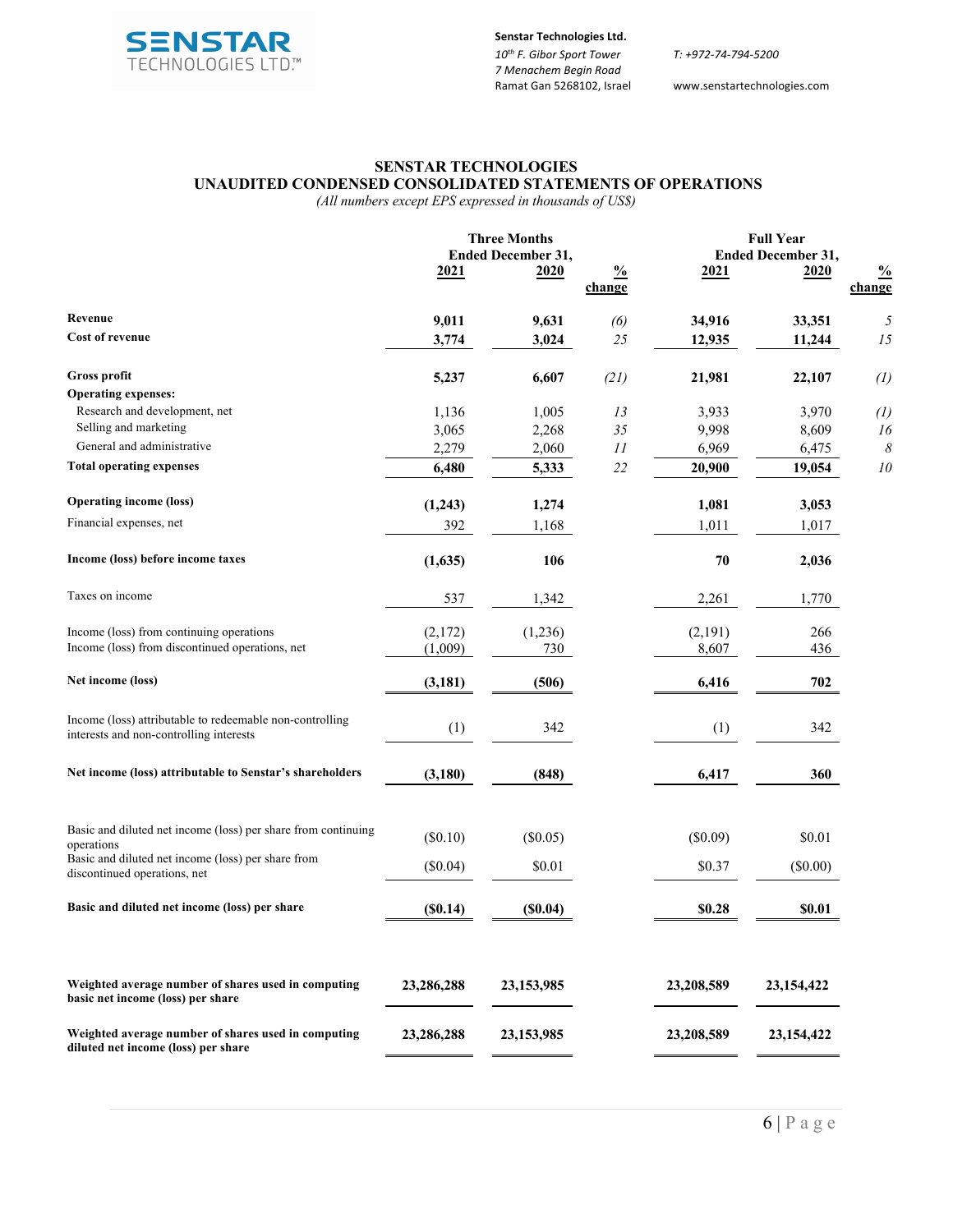

**Senstar Technologies Ltd.** *10th F. Gibor Sport Tower*

*7 Menachem Begin Road* 

*T: +972-74-794-5200*

www.senstartechnologies.com

#### **SENSTAR TECHNOLOGIES UNAUDITED CONDENSED CONSOLIDATED STATEMENTS OF OPERATIONS**

*(All numbers except EPS expressed in thousands of US\$)*

|                                                  | <b>Three Months</b><br><b>Ended December 31,</b> |                       | <b>Full Year</b><br><b>Ended December 31,</b> |                       |
|--------------------------------------------------|--------------------------------------------------|-----------------------|-----------------------------------------------|-----------------------|
|                                                  | 2021<br>$\frac{0}{0}$                            | 2020<br>$\frac{0}{0}$ | <u>2021</u><br>$\frac{0}{0}$                  | 2020<br>$\frac{0}{0}$ |
| Gross margin                                     | 58.1                                             | 68.6                  | 63.0                                          | 66.3                  |
| Research and development, net as a % of revenues | 12.6                                             | 10.4                  | 11.3                                          | 11.9                  |
| Selling and marketing as a % of revenues         | 34.0                                             | 23.5                  | 28.6                                          | 25.8                  |
| General and administrative as a % of revenues    | 25.3                                             | 21.4                  | 20.0                                          | 19.4                  |
| Operating margin                                 |                                                  | 13.2                  | 3.1                                           | 9.2                   |
| Net margin from continuing operations            |                                                  |                       |                                               | 0.8                   |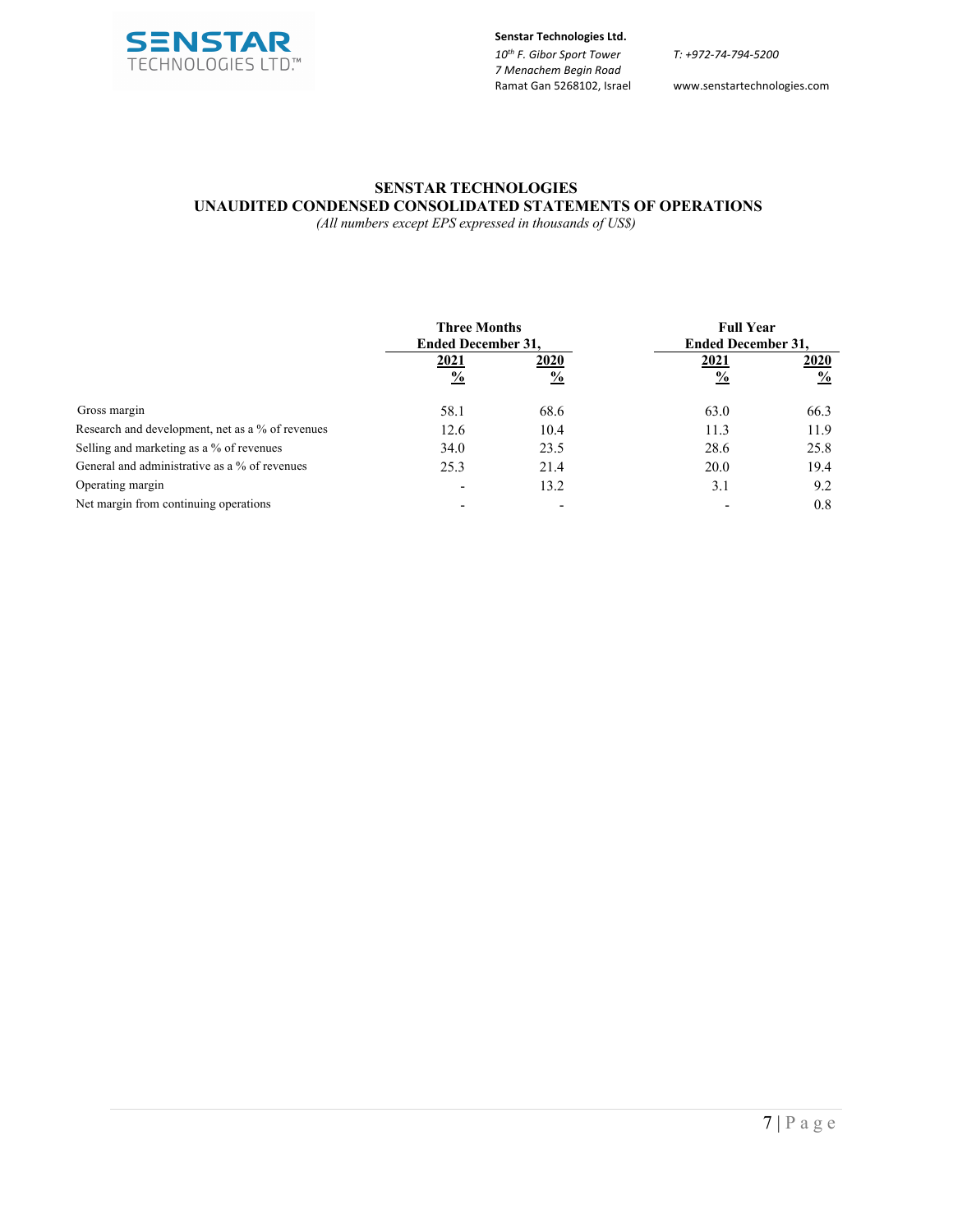

*T: +972-74-794-5200*

www.senstartechnologies.com

#### **SENSTAR TECHNOLOGIES RECONCILIATION OF EBITDA TO NET INCOME**

#### **[INSERT]**

#### **SENSTAR TECHNOLOGIES RECONCILIATION OF EBITDA FROM CONTINUING OPERATION TO INCOME (LOSS) FROM CONTINUING OPERATION**

*(All numbers expressed in thousands of US\$)*

|                                                      | <b>Three Months</b><br><b>Ended December 31,</b> |          | <b>Full Year</b><br><b>Ended December 31,</b> |             |
|------------------------------------------------------|--------------------------------------------------|----------|-----------------------------------------------|-------------|
|                                                      | 2021                                             | 2020     | 2021                                          | <u>2020</u> |
| <b>GAAP</b> income (loss) from continuing operations | (2,172)                                          | (1,236)  | (2,191)                                       | 266         |
| Less:                                                |                                                  |          |                                               |             |
| Financial income (expenses), net                     | (392)                                            | (1, 168) | (1,011)                                       | (1,017)     |
| Taxes on income                                      | 537                                              | 1,342    | 2,261                                         | 1,770       |
| Depreciation and amortization                        | (514)                                            | (347)    | (1, 492)                                      | (1,212)     |
| EBITDA from continuing operations                    | (729)                                            | 1,621    | 2,573                                         | 4,265       |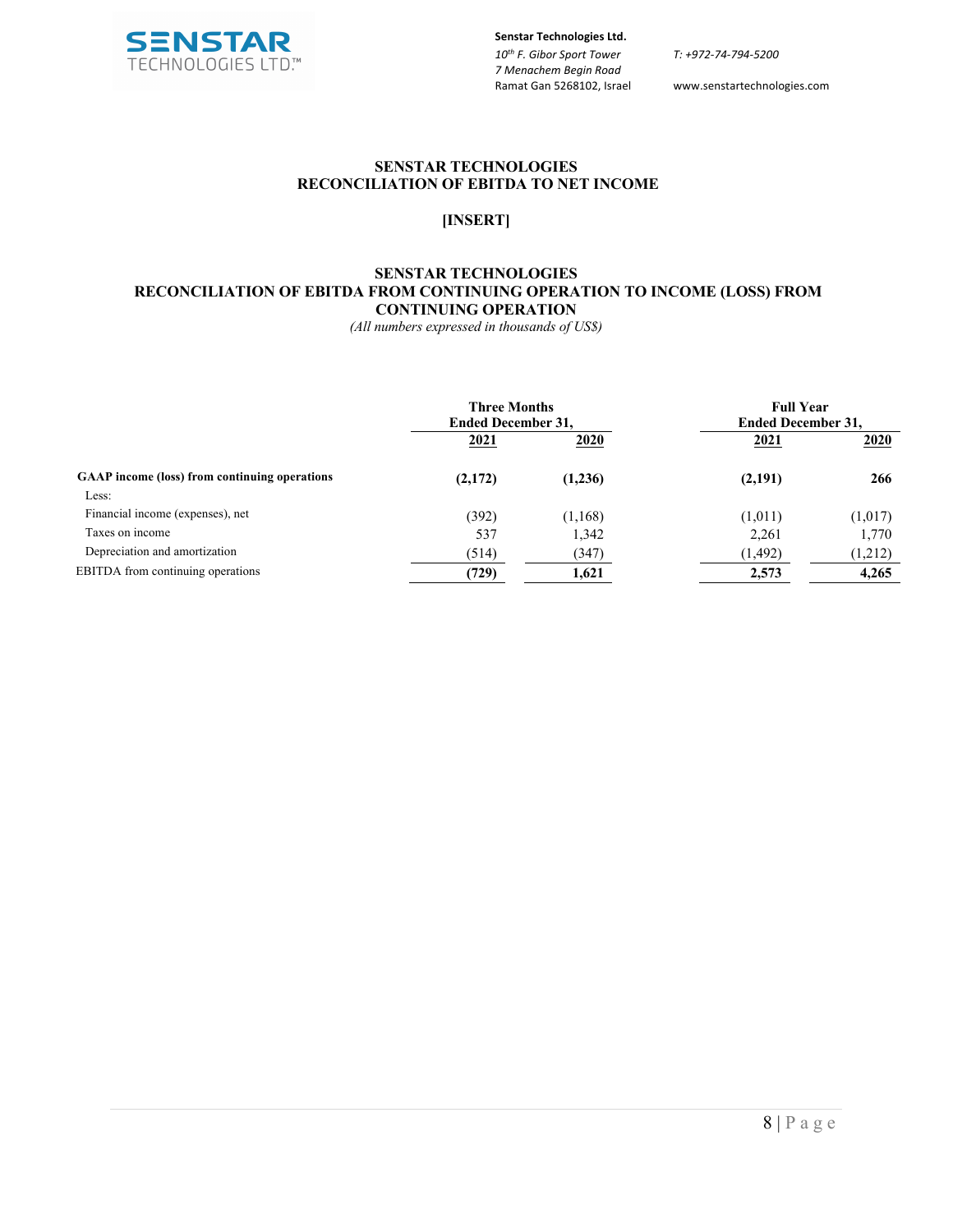

*T: +972-74-794-5200*

www.senstartechnologies.com

# **SENSTAR TECHNOLOGIES UNAUDITED CONDENSED CONSOLIDATED BALANCE SHEETS**

*(All numbers expressed in thousands of US\$)*

|                                                    | December 31,<br>2021 | December 31,<br>2020 |
|----------------------------------------------------|----------------------|----------------------|
| <b>CURRENT ASSETS:</b>                             |                      |                      |
| Cash and cash equivalents                          | \$26,397             | \$24,531             |
| Restricted cash and deposits                       | 6                    | 10                   |
| Trade receivables, net                             | 7,723                | 7,670                |
| Unbilled accounts receivable                       | 26                   | 64                   |
| Other accounts receivable and prepaid expenses     | 2,010                | 1,011                |
| Inventories                                        | 5,751                | 5,669                |
| Current assets of discontinued operations          |                      | 39,080               |
| <b>Total current assets</b>                        | 41,913               | 78,035               |
| <b>LONG TERM ASSETS:</b>                           |                      |                      |
| Deferred tax assets                                | 502                  | 1,616                |
| Operating lease right-of-use assets                | 1,228                | 1,366                |
| <b>Total long-term assets</b>                      | 1,730                | 2,982                |
| PROPERTY AND EQUIPMENT, NET                        | 2,109                | 2,082                |
| <b>INTANGIBLE ASSETS, NET</b>                      | 2,186                | 2,979                |
| <b>GOODWILL</b>                                    | 11,449               | 11,507               |
| <b>LONG-TERM ASSETS OF DISCONTINUED OPERATIONS</b> |                      | 10,472               |
| <b>TOTAL ASSETS</b>                                | \$59,387             | \$108,057            |